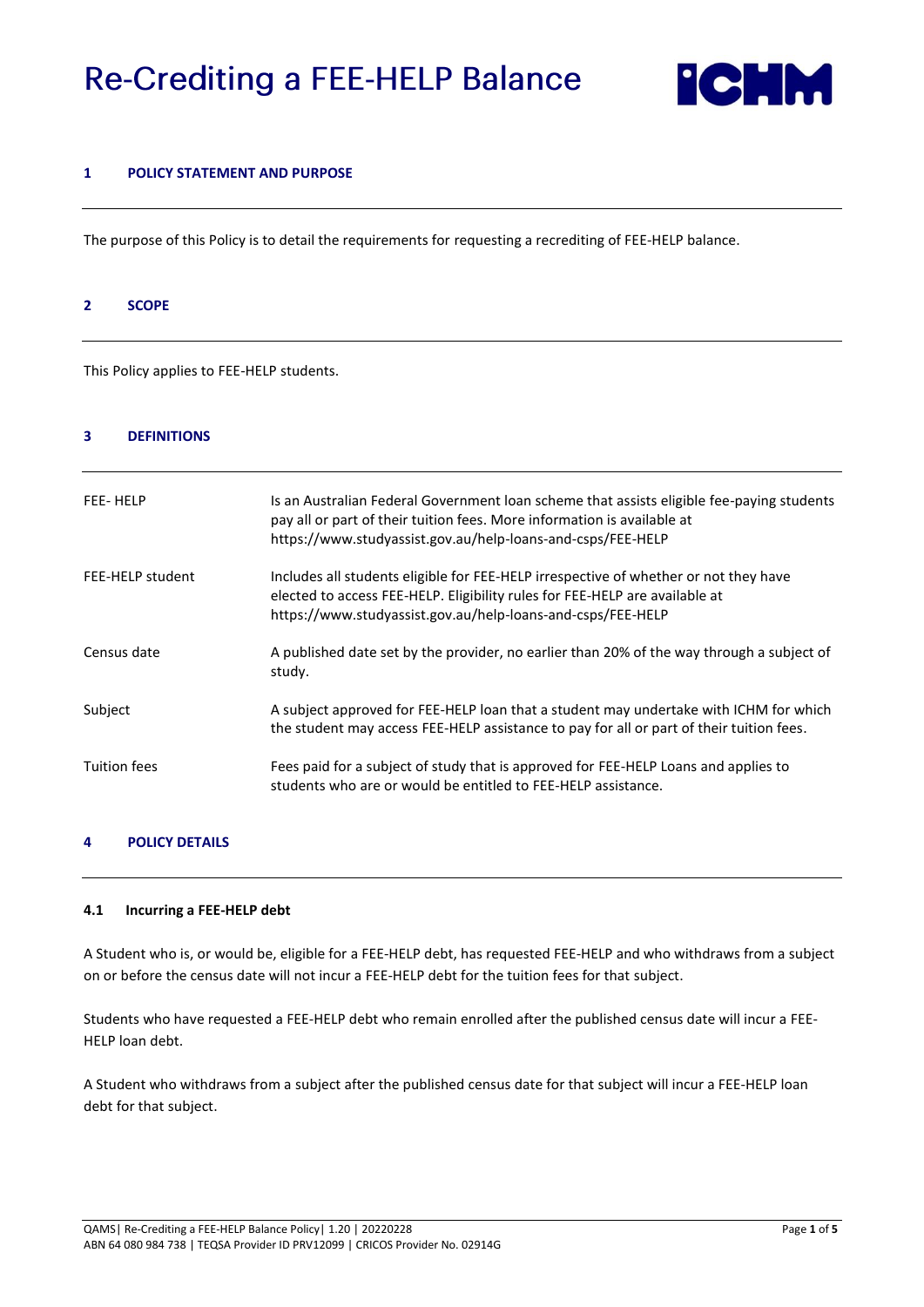# **4.2 Re-crediting a FEE-HELP Balance**

In accordance with the following procedures, Students who withdraw from a subject after the published census date, or fail to complete a subject, may apply to have their FEE-HELP balance re-credited with respect to the subject if they claim special circumstances.

# **Special Circumstances**

If a student withdraws from a subject after the published census date for that subject, or has been unable to successfully complete a subject and believes this was due to special circumstances, the student may apply to have their FEE-HELP balance re-credited for the affected subject/s.

ICHM will re-credit the Student's FEE-HELP Balance if it is satisfied that Special Circumstances apply where:

- the circumstances are beyond the Student's control, and
- these circumstances did not make their full impact on the student until on, or after the census date; and
- these circumstances were such that it was impracticable for the Student to complete the requirements for the subject.

For circumstances to be beyond a Student's control, the situation should be that which a reasonable person would consider is not due to the Student's action or inaction, either direct or indirect, and for which the Student is not responsible. The situation must be unusual, uncommon or abnormal to be considered special circumstances.

Special circumstances do not include:

- lack of knowledge or understanding of the requirements for FEE-HELP loan assistance; or
- a Student's incapacity to repay a FEE-HELP loan debt (repayments are income contingent and the Student can apply to the Australian Taxation Office for a deferral of a compulsory repayment in certain circumstances).

# **4.3 Process to re-credit a Student's FEE-HELP balance**

Each application for re-credit of a student's FEE-HELP balance will be considered on its merits together with all supporting documentation substantiating the special circumstances claim.

Applications must be received within 12 months of the withdrawal date, or if the Student has not withdrawn, within 12 months of the specified completion date of the subject. ICHM has the discretion to waive this requirement if it is satisfied that it was not possible for the application to be made within the 12-month period. Relevant supporting documentation will be required to substantiate the claim.

The Manager Admissions and Administration is responsible for the assessment of a student's request for a re-credit of their FEE-HELP balance due to special circumstances and for the initial decision regarding the request.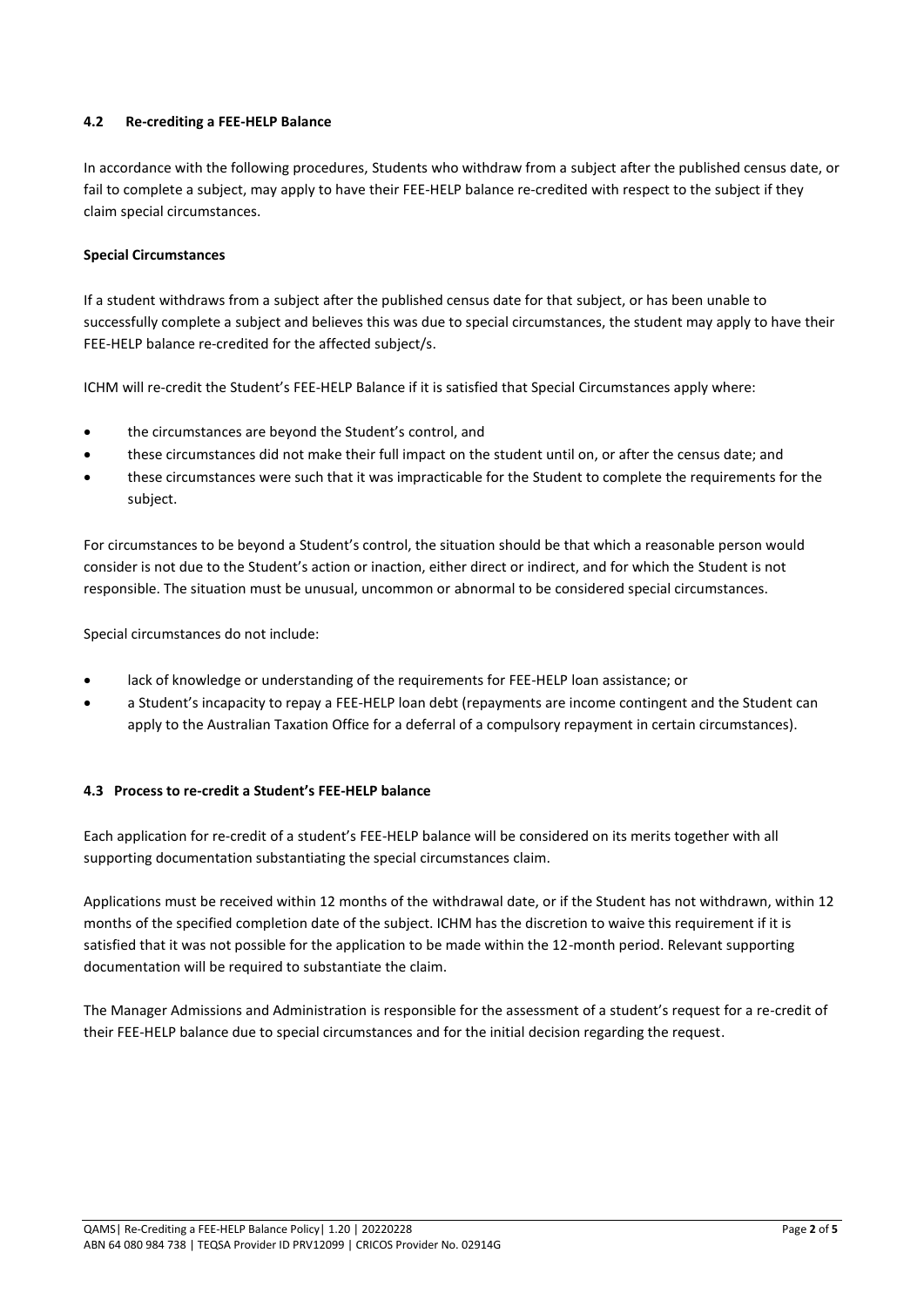The process is as follows:

1. A student must apply in writing to the Manager Admissions and Administration via email as follows:

Manager Admissions and Administration ICHM Admissions, Email: [admissions@ichm.edu.au](mailto:nsimmons@ichm.edu.au)

- 2. The application for re-crediting a FEE-HELP balance must include details of the:
	- i. Subject(s) for which a Student is seeking to have a FEE-HELP balance re-credited and
	- ii. special circumstances as referred to above, including supporting documentation.
- 3. ICHM will consider each application within 5 working days of receipt of the application. It will consider each request to re-credit a FEE-HELP balance in accordance with the requirements of Part 3 Subdivision 104-B of the Higher Education Support Act 2003. Applicants will be notified in writing of the decision within 15 working days.

## **Review of Decision**

- 4. If a Student is not satisfied with the decision made by ICHM the student may apply, within 28 days of the receipt of the original decision, for a review of the decision.
- 5. The student's application for review must:
	- i. be made within 28 days of receipt of the original decision
	- ii. include the date of the original decision
	- iii. state fully the reasons for applying for the review
	- iv. include any additional relevant evidence
- 6. Applications for review must be made in writing to the Chief Executive Officer, as the designated Review Officer of any decisions relating to a request for recrediting of a FEE-HELP balance. Note: The Review Officer is senior to the designated officer responsible for the original decision and was not involved in making the original decision to be reviewed. Applications for review are to be forwarded to:

Chief Executive Officer Email: [klumsden@ichm.edu.au](mailto:klumsden@ichm.edu.au)  Ms Kellie Lumsden, Acting Chief Executive Officer

- 7. The Review Officer will:
	- i. acknowledge receipt of the application for review of a decision in writing within 10 working days; and
	- ii. inform the Student that if the Review Officer has not advised them of a decision within 45 days of receipt of the application for review, it is taken that the Review Officer has confirmed the original decision.
	- iii. review the information from the original decision and then assess any new evidence provided by the Student
	- iv. provide written notice to the Student of the decision, setting out the reasons for the decision
	- v. inform the Student of their right to apply to the Administrative Appeals Tribunal if they disagree with the Review Decision, and Reconsideration by the Administration Appeals Tribunal

At the time of the original decision, and at the time of the subsequent Review Decision, the Student will be notified of their review rights and responsibilities. The relevant officer will inform a Student in writing of their right to appeal to the Administrative Appeals Tribunal (AAT) if they are not satisfied with the outcome and the contact details of the closest AAT office and the approximate costs of lodging an appeal. Any Application must be lodged at the AAT within 28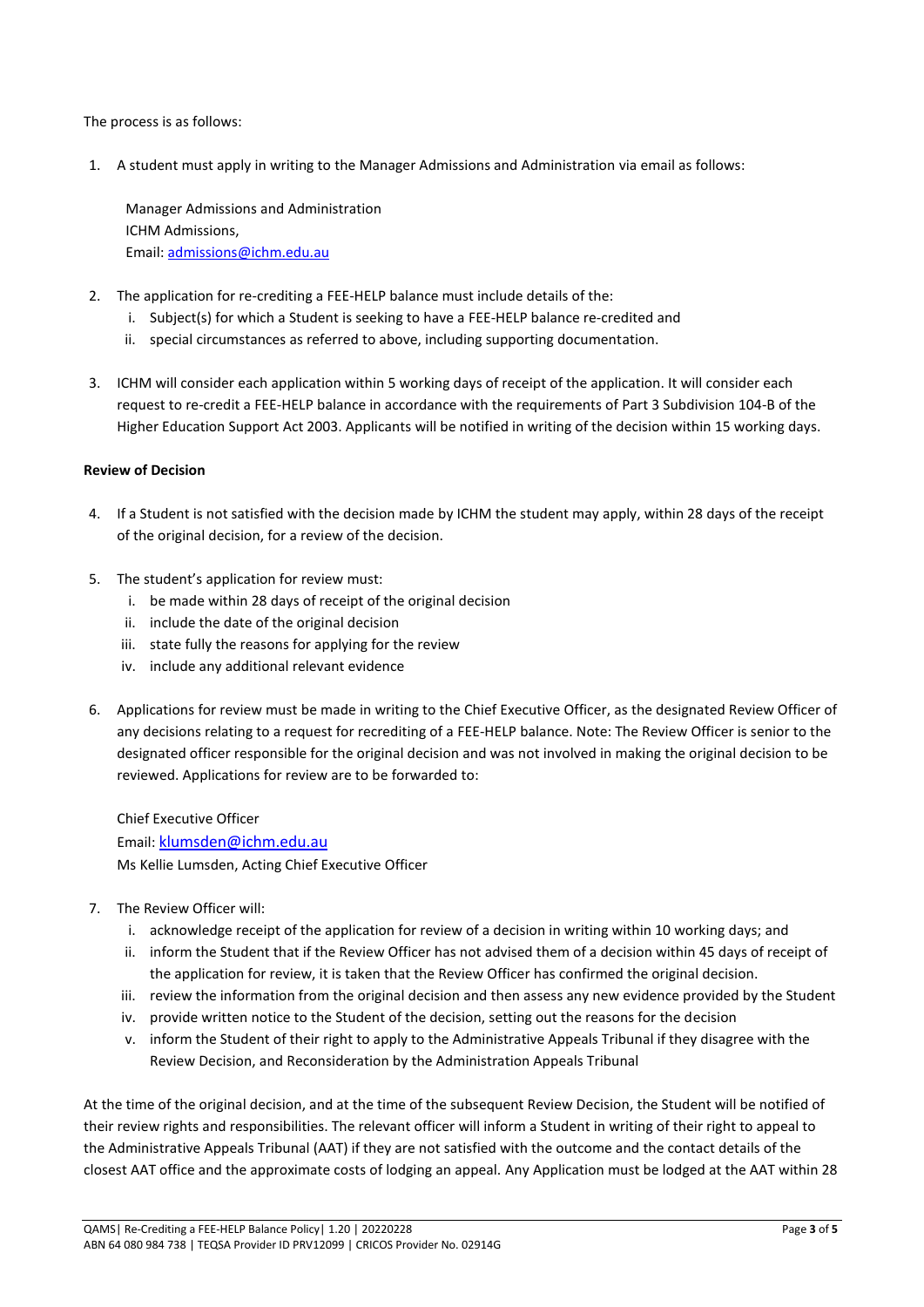days of receiving written notice of the Review Decision. This time limitation can be extended in limited circumstances by order of the AAT.

**AAT Details and Approximate Costs** Deputy Registrar Administrative Appeals Tribunal Level 2, 1 King William St Adelaide SA 5000 Telephone: 08 8128 8099.

Note: Full details of the application process and fees payable are available on the AAT Registry's website: [www.aat.gov.au](http://www.aat.gov.au/) An application fee may apply and is subject to change. Applications cannot proceed until the fee has been paid or waived. Applications for fee waiver must be made to the AAT. Refer to the AAT website for more details. The Secretary of The Department, or the Secretary's delegate, will be the respondent for cases that are brought before the AAT. Upon The Department's receipt of a notification from the AAT, The Department will notify ICHM that an appeal has been lodged. Upon receipt of this notification from The Department, the Review Officer will provide The Department with copies of all the documents that are relevant to the appeal within ten (10) business days.

# **5 QUESTIONS IN RELATION TO THIS POLICY**

If you have any questions regarding this policy, please contact the Admissions Office.

ICHM Admissions Office 137 Days Road, Regency Park SA 5010, Australia Email: [admissions@ichm.edu.au](mailto:admissions@ichm.edu.au) P: (61 8) 8228 3636 CRICOS Provider No. 02914G

## **6 REVIEW**

The Manager Admissions and Administration is responsible for the review of this policy on a 3-yearly basis.

#### **7 APPROVAL**

| <b>RE-CREDITING A FEE-HELP BALANCE</b> |                                       |  |  |  |
|----------------------------------------|---------------------------------------|--|--|--|
| <b>Policy Owner</b>                    | Manager Admissions and Administration |  |  |  |
| <b>Version Number</b>                  | 1.2                                   |  |  |  |
| <b>Approval Authority</b>              | <b>Chief Executive Officer</b>        |  |  |  |
| <b>Approval Date</b>                   | February 2022                         |  |  |  |
| <b>Next Review Date</b>                | February 2025                         |  |  |  |